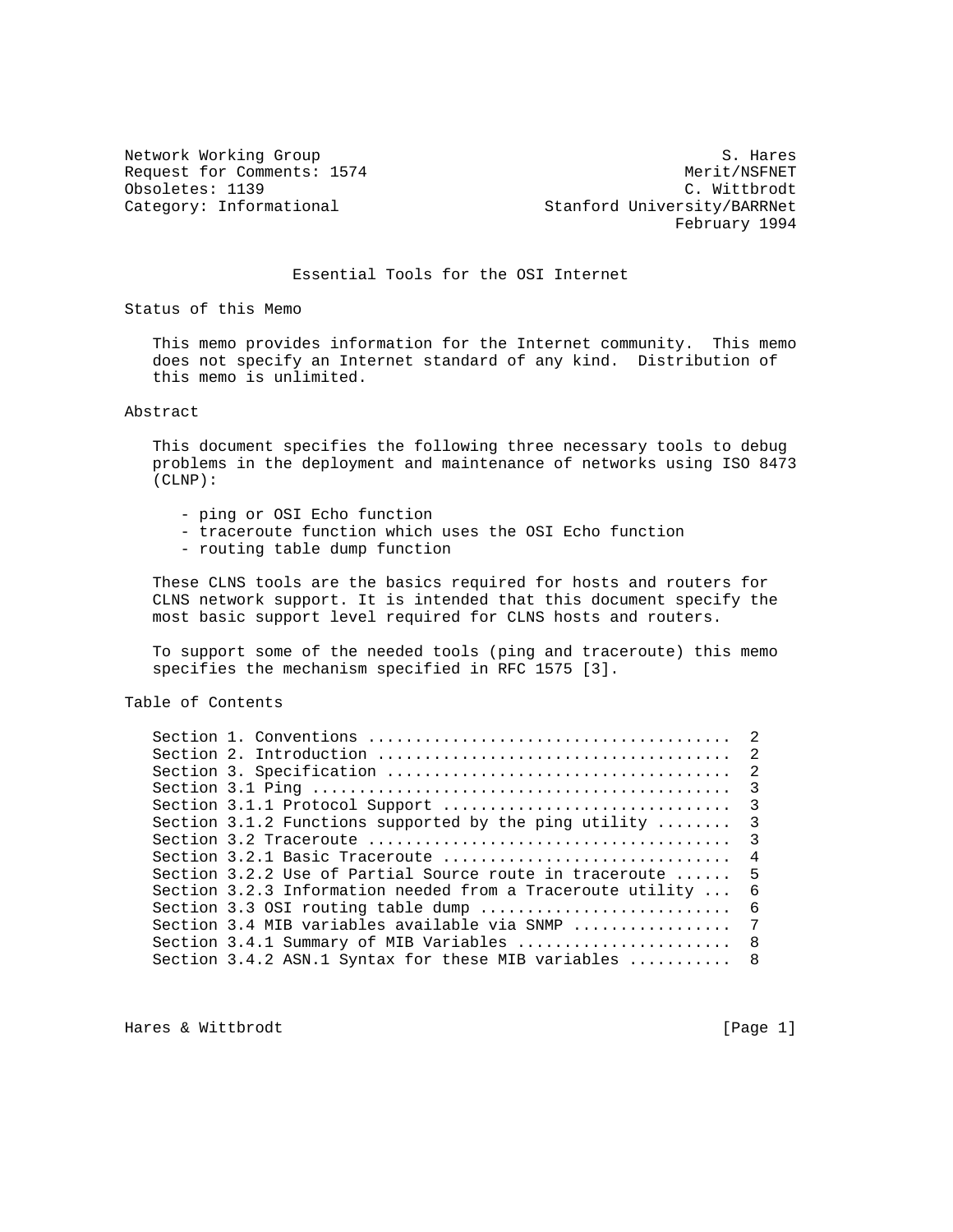1. Conventions

 The following language conventions are used in the items of specification in this document:

- o MUST, SHALL, or MANDATORY -- the item is an absolute requirement of the specification.
- o SHOULD or RECOMMENDED -- the item should generally be followed for all but exceptional circumstances.
- o MAY or OPTIONAL -- the item is truly optional and may be followed or ignored according to the needs of the implementor.
- 2. Introduction

 Currently in the Internet, OSI protocols are being used more and more. As the network managers of an Internet once predominantly a TCP/IP network began deploying parts of the emerging OSI Internet, it became apparent that network layer OSI network debugging tools were almost nonexistent. When such tools existed, different implementations didn't work together.

 As stated in RFC 1575, a simple network layer mechanism is necessary to allow systems to be probed to test network layer integrity. For the purposes of running OSI networks the authors of this document believe that other tools are necessary too. Other tools described below are an echo function, a traceroute function, and a routing table dump. What this document defines is the minimum subset of tools that are necessary to allow for the debugging of network problems.

3. Specification

 This document's purpose is to specify a standard ping, traceroute, and OSI routing table dumping mechanisms for use for the ISO 8473 (CLNP) protocol in the OSI Internet. A detailed description of the specified mechanisms is below. These mechanism MUST be available on every router (inter mediate system) or host (end system) that provides OSI service for the Internet. These three functions are the basic tool set for the OSI network layer for the Internet.

Hares & Wittbrodt [Page 2]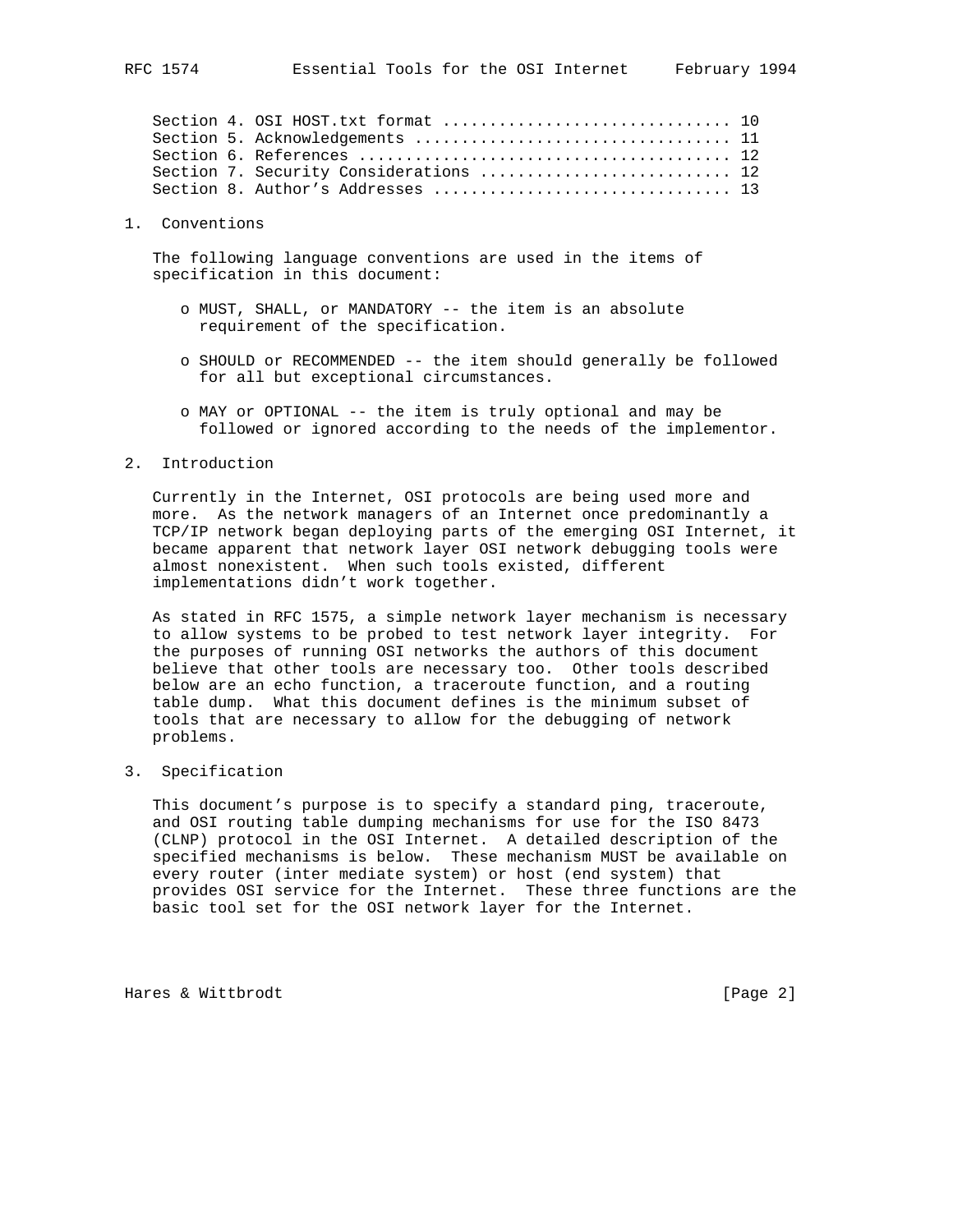### 3.1. Ping

### 3.1.1. Protocol Support

 The long term echo mechanism, as described in 1575, requires the use of two new type values in the packet header of the ISO 8473 Network Protocol Data Units (NPDUs), or preferably packets. The two values are:

 1E(hex) - for the echo-request Selector and, 1F(hex) - for the echo-response Selector.

 Nodes which support ISO 8473 but do not support these two new values (for the type code option field in the header of an ISO 8473 packet) MUST send back an error packet if the ERROR report flag is set in the packet.

 To support a ping function for ISO 8473, all end systems (hosts) and intermediate systems (routers) MUST support the "long term" echo function as defined by RFC 1575 [3] AND also set the ERROR report flag in the 8473 header.

 The setting of the ERROR report flag is required because this allows a way for a compliant host or router to ping a non-compliant host or router. When a non-complaint host or router receives a "ping" packet with the new type function (Echo Request Selector), it MUST attempt to return an ISO 8473 error packet to the originating host, thus showing reachability.

### 3.1.2. Functions supported by the ping utility

 A ping utility MUST be able to provide the Round trip time of each packet, plus the average minimum and maximum RTT over several ping packets. When an error packet is received by the node, the ping utility MUST report the error code to the user.

# 3.2. Traceroute

 The CLNP trace is similar to the ping utility except that it utilizes the "Lifetime" field in the ISO 8473 packet. Hosts and routers that support OSI MUST also support CLNP trace. The "Lifetime" field serves the same function as the Time To Live (TTL) field does in an IP packet. A node (router or host) cannot forward ISO 8473 packet with a value for the Lifetime of zero. If the ERROR REPORT flag is set in the ISO 8473 packet, an error packet, will be returned to the originator of the packet.

Hares & Wittbrodt [Page 3]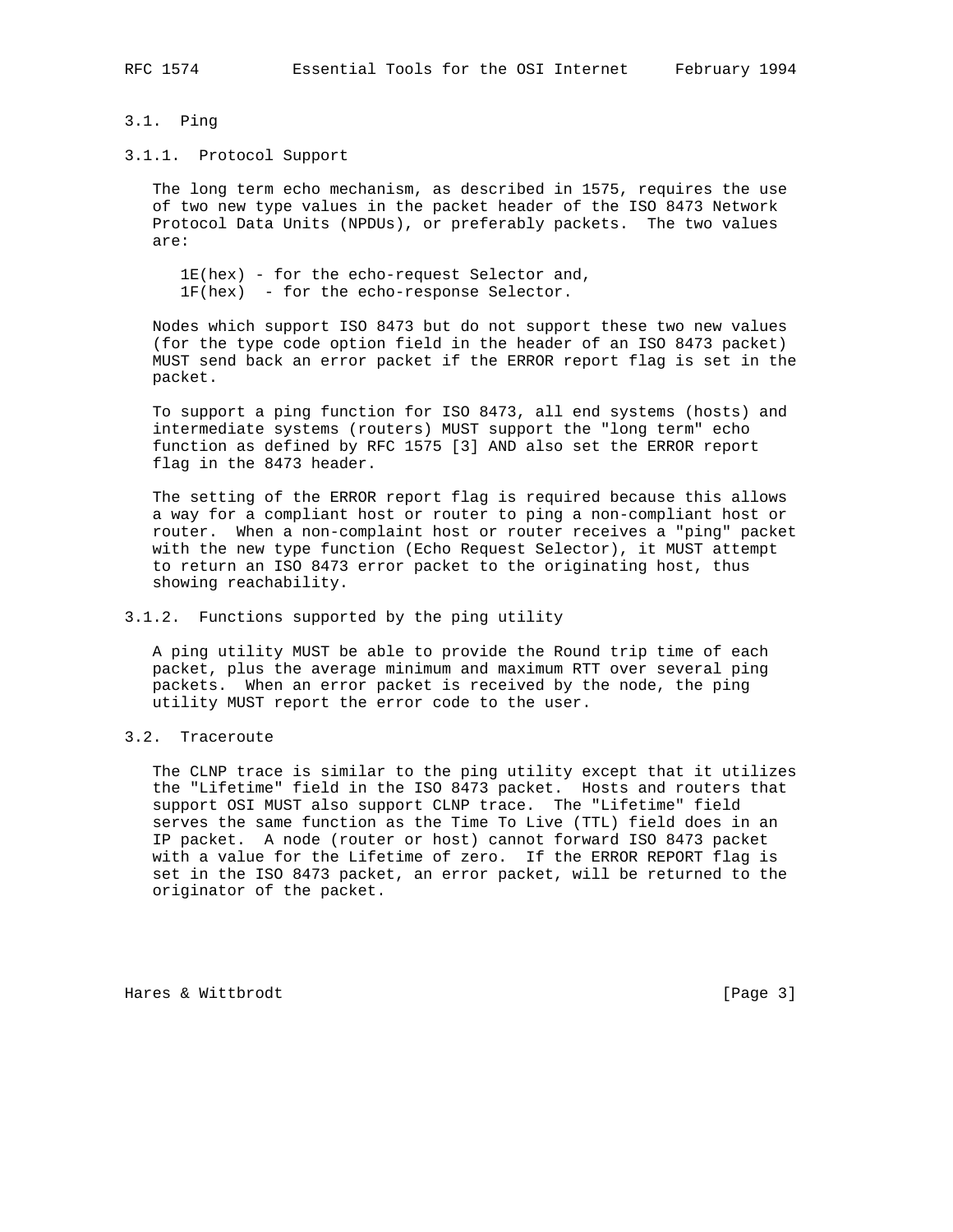## 3.2.1. Basic Traceroute

 If a ISO 8473 echo-request packet is sent with "Lifetime" field value of 1, the first hop node (router or end system) will return an error packet to the originator the packet. If the first hop node supports the echo-request type field the error code will be either:

 A0 (hex) - Lifetime Expired while Data Unit in Transit A1 (hex) - Lifetime Expired during Re-assembly

 If the first hop node does not support echo-request type field, the error code will be:

B0 (hex) - Unsupported Option not Specified.

 When trying to trace a route to a remote node, the destination address in the echo-request packet sent should be this remote destination. By using increasing values in the "Lifetime" field a route can be traced through the network to the remote node. This traceroute function should be implemented on each system (host or router) to allow a user to trace a network path to a remote host or router.

 The error message is used as evidence of the reachability and identity of the first hop. The originator then sends a packet with a "lifetime" field value of 2. The first hop decrements the "Lifetime" and because the "Lifetime" is still greater than 0, it forwards it on. The second hop decrements the "Lifetime" field value and sends an error packet (ER NPDU) with one of the two "Lifetime Expired" error codes listed above to the originator. This sequence is repeated until either:

- the remote host is reached an either an echo-response packet is sent back or (for nodes that do not have the required Echo support) an error packet is sent back, or
- the an error packet is received with error code (B0) indicating that a node will not pass the echo-response packet, or
- an error packet is received with one of the following errors:

 80(hex) - Destination Address Unreachable 81(hex) - Destination Address Unknown.

 If any of the following Error codes are received in an error packet, a second packet should be sent by the originating node:

Hares & Wittbrodt [Page 4]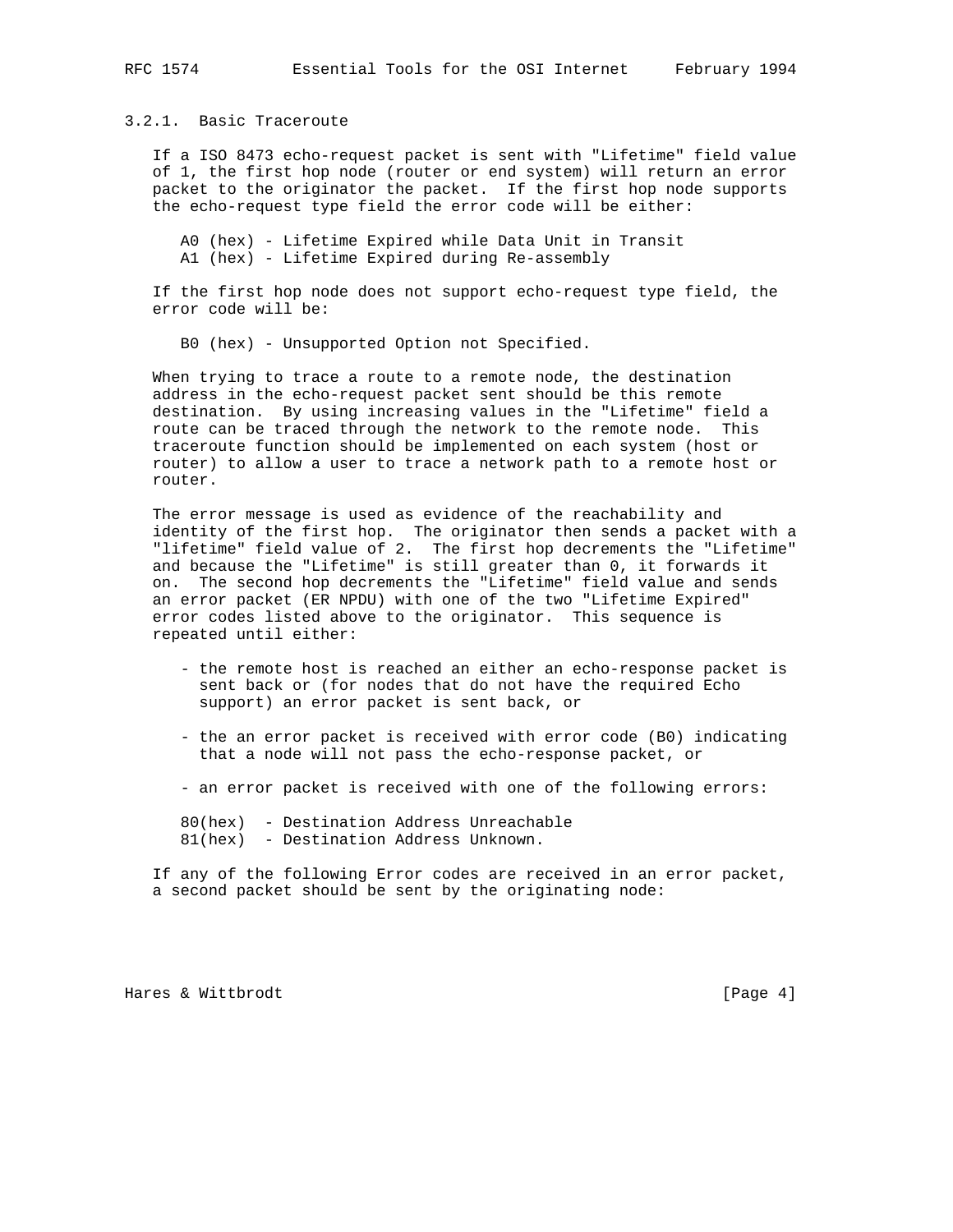CodeReason from 8473

| 00(hex) | - Reason not specified                   |
|---------|------------------------------------------|
| 01(hex) | - Protocol procedure error               |
| 02(hex) | - Incorrect checksum                     |
| 03(hex) | - Packet Discarded due to Congestion     |
| 04(hex) | - Header Syntax Error (cannot be parsed) |
| 05(hex) | - Segmentation needed but not permitted  |
| 06(hex) | - Incomplete packet received             |
| 07(hex) | - Duplicate Option                       |
| B1(hex) | - Unsupported Protocol Version           |
| B2(hex) | - Unsupported Security Option            |
| B3(hex) | - Unsupported Source Routeing Option     |
| B4(hex) | - Unsupported Recording of Route Option  |
| CO(hex) | - Reassembly Interface                   |

 If one of these error is detected, an error value should be returned to the user. More than one echo packet, may be sent at a "Lifetime" value. The number of additional echo packets is left up to the implementation of this traceroute function.

 If one of the following errors is received, AND "partial source route" is not specified in the echo-request packets, send a second echo-request packet to the destination at a "Lifetime" value:

> Code Reason from 8473 -------------------------------- 90(hex) Unspecified Source Routeing Error 91(hex) Syntax Error in Source Routeing Field 92(hex) Unknown Address in Source Routeing Field 93(hex) Path not Acceptable

 (The echo-request packet may have been damaged while traversing through the network.)

## 3.2.2. Use of Partial Source route in traceroute

 The current IP traceroute has a 3rd party or "loose source route" function. The ISO 8473 protocol also supports a "partial source routeing" function. However, if a node (router or host) does not support the "partial source routing" function an ISO 8473 packet gets passed along the path "exactly as though the function has not been selected. The packet shall not be discarded for this reason." [2]

 In order utilize the partial source route function in the OSI traceroute, a node must set the "source routeing" option and "partial source routeing" parameter within that option. A 3rd party, or "loose source route" traceroute function requires that a node send an

Hares & Wittbrodt [Page 5]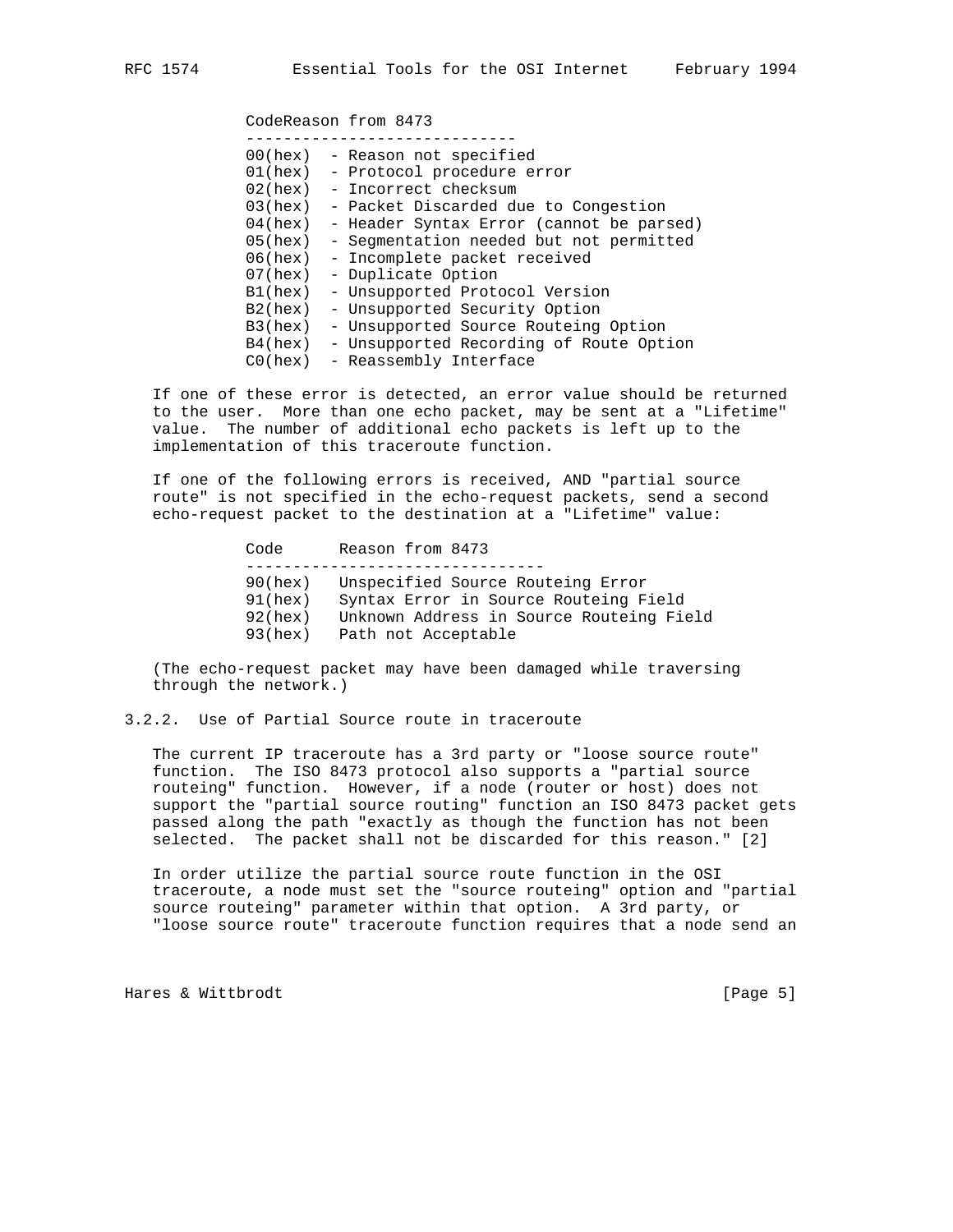echo-request packet with the "loose source routeing" field set. The functioning of the 3rd party/"loose source route" traceroute is the same except the following errors cause the traceroute to be terminated:

> Code Reason from ISO 8473 -------------------------------------------------- 92 Unknown Address in Source Routeing Field 93 Path not Acceptable

 These errors may indicate a problem with the "loose source route" listed in the echo-request packet for this destination. Additional packets with the same lifetime will only repeat this error. These errors should be reported to the user of the traceroute function.

3.2.3. Information needed from a Traceroute utility

 A traceroute utility should provide the following information to the user:

- the identity of systems that comprise the path or route to the destination (the identifiers are called Network Entity Titles or NETs in OSI and ISO 8473)
- ping times (in Round trip times) for each hop in the path,
- error codes from error packet received as a response to the an echo-request packet, and
- any other error conditions encountered by traceroute.

### 3.3. OSI routing table dump

 Each OSI host (end system) or router (intermediate system) MUST be able to dump any of its routing tables. Routing tables may come from the:

> a.) the ES-IS information b.) static

- c.) IS-IS
- d.) IDRP

or any other source.

 Each system MUST be able to dump the routing table entries via some out of band mechanism. A method MUST exist to provide these. A show

Hares & Wittbrodt [Page 6]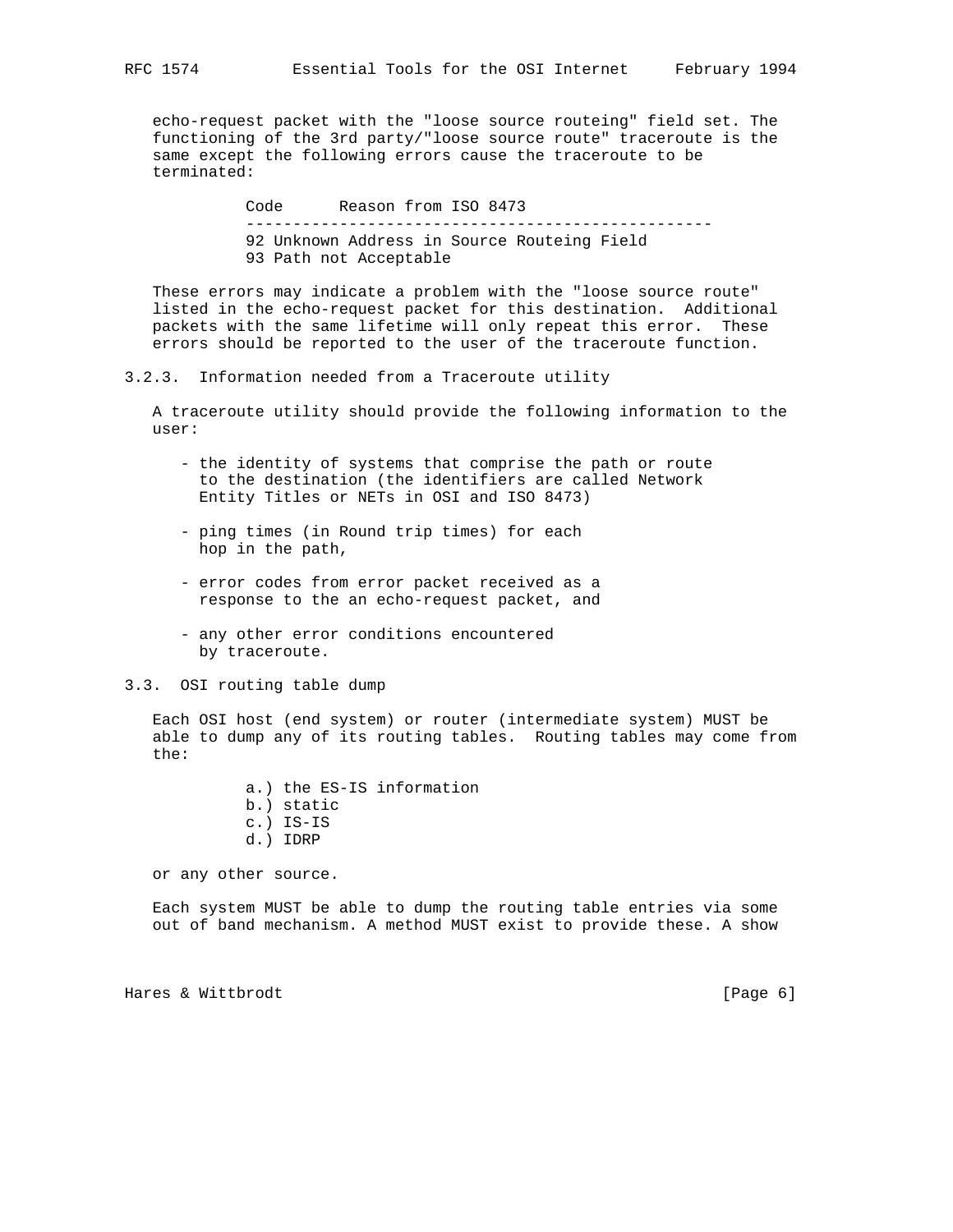osi routes command SHOULD be created with the following options:

| $-$ a  |          | for all routes    |  |                                |
|--------|----------|-------------------|--|--------------------------------|
| - esis |          | for es-is routes  |  |                                |
| - isis |          | for is-is routes  |  |                                |
| - idrp |          | for idrp routes   |  |                                |
|        | - static | for static routes |  |                                |
|        | - other  |                   |  | for routes from other sources. |
|        |          |                   |  |                                |

 In addition, routing tables SHOULD be available via either SNMP or CMIP. The specification of CMIP variables are outside the scope of this specification. Section 3.4 specifies the RFC 1238 MIB variables which MUST be available via SNMP. These two variables simply allow the user to get some basic CLNS routing information.

 Please note that not all the information requested is available via the CLNS MIB. Due to this fact, it is anticipated that additional work on a CLNS MIB will be done in the future. When a new MIB is written, it is anticipated that this document will be updated to include the additional MIB variables to collect such things as the ES-IS cache.

3.4. MIB variables available via SNMP

 The Simple Network Management Protocol [6] plays an important role in monitoring of multi-protocol, managed resources in the Internet. By convention, SNMP is mapped onto User Datagram Protocol (UDP), 6); however, in those situations where it is not possible to communicate with an ISO 8473 managed resource using SNMP over UDP, or where communication with an ISO 8473 managed resource using SNMP/UDP is not possible/appropriate, SNMP messages should be mapped onto an OSI transport (7) The following Managed Objects for the SNMP SHOULD be supported to facilitate remote monitoring using the SNMP:

 The Simple Network Management Protocol (SNMP) plays an important role in monitoring of multi-protocol, managed resources in the Internet. By convention, SNMP is mapped onto User Datagram Protocol (UDP); however in those situations where it is not possible to communicate with an ISO 8473 managed resource using SNMP over UDP, or where communication with an ISO 8473 managed resource using SNMP/UDP is not possible/appropriate, SNMP should be mapped onto an OSI transport (8). The following Managed Objects SHOULD be supported for remoted monitoring using SNMP:

Hares & Wittbrodt [Page 7]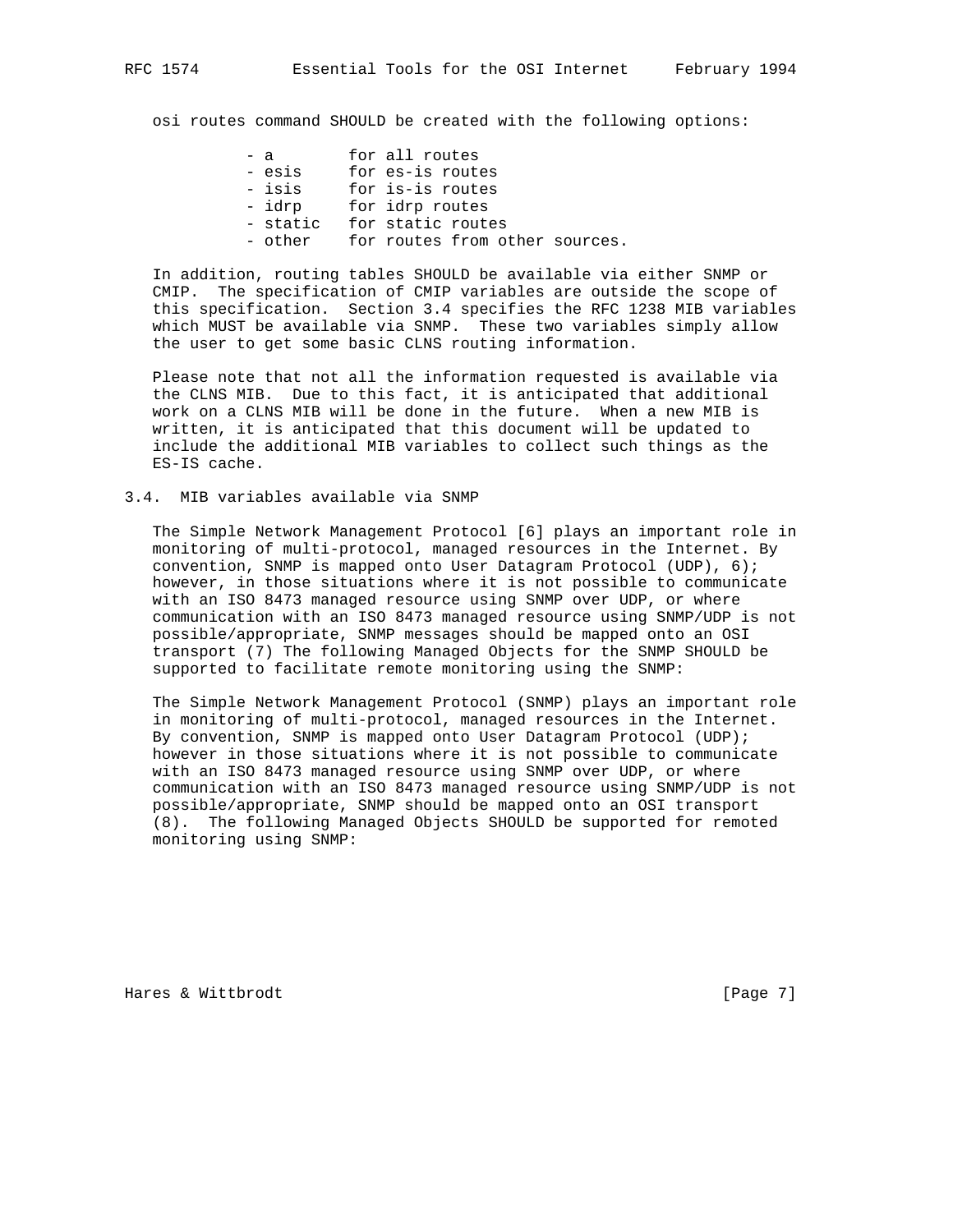3.4.1. Summary of MIB Variables

RFC 1238 CLNS MIB [5]

1) clnpAddrTable - Addresses for Interfaces

2) clnpRoutingTable - OSI routes in system routing table.

3.4.2. ASN.1 Syntax for these MIB variables

 The ASN.1 syntax for the two variables in CLNS MIB (RFC 1238) is included below for easy reference. That RFC remains the authoritative source for the MIB definitions.

1) clnpAddrTable

 clnpAddrTable OBJECT-TYPE  $object.id = ... {clip 21}$ 

 clnpAddrTable = SEQUENCE OF ClnpAddrEntry CLNPAddrEntry ::= SEQUENCE { clnpAdEntAddr CLNPAddres, clnpAdEntIfIndex, INTEGER, clnpAdEntReasmMaxSize INTEGER (0...65535); } clnpAdEntAddr = ClnpAddress

clnpAddress = OCTET string (Size  $(1...20)$ ; clnpAdEntIfIndex = INTEGER;  $clnpAdEntReasonMaxSize = INTER (0...65535);$ #

Descriptions of Table entry values:

 clnpAdEntAddr - CLNP address for this interface value clnpAdEntIfIndex - Interface Index value corresponding to IfIndex value. clnpAdEntReasmMaxSize = Maximum size of a pdu that can be reassembled from incoming PDUs received on this interface.

Hares & Wittbrodt [Page 8]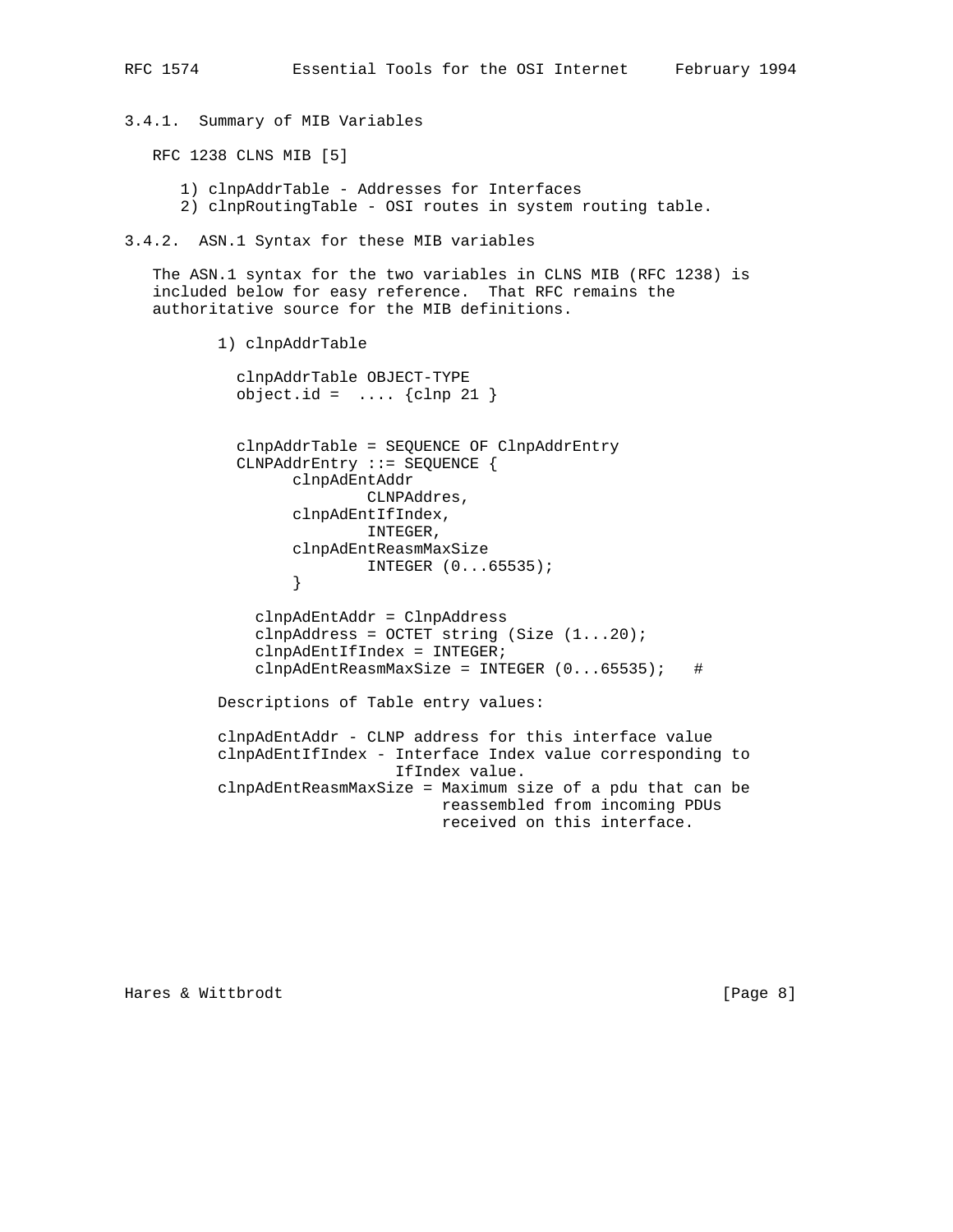2) clnpRoutingTable object id =.... $\{clnp 22\}$  clnpRoutingTable = SEQUENCE OF ClnpRouteEntry; ClnpRouteEntry = SEQUENCE OF { clnpRouteDest, clnpRouteIfIndex, clnpRouteMetric1, clnpRouteMetric2, clnpRouteMetric3, clnpRouteNextHop, clnpRouteType, clnpRouteProto, clnpRouteAge, clnpRouteInfo} clnpRoutDest ::= ClnpAddress; # Address in Route table # (prefix or full address clnpRouteIfIndex  $::=$  Integer; # IfIndex value for # interface next hop can # be reached through.  $clnpRoundMethod ::= Integer; # primary routing metric$  # for this protocol. # Specific meaning # depends on clnpRouteProto # value -1 if not used  $clnpRoundMethod ::=Integer; # alternate routing metric$  # for this protocol. # Specific meaning # depends on clnpRouteProto # value -1 if not used  $clnpRoundMethod ::=Integer; # alternate routing metric$  # for this protocol. # Specific meaning # depends on clnpRouteProto # value -1 if not used clnpRouteMetric4::= Integer; # alternate routing metric # for this protocol. # Specific meaning # depends on clnpRouteProto # value -1 if not used clnpRouteNextHop::= ClnpAddress; # Address of Next Hop in # Routing # Table clnpRouteType::=INTEGER { other  $(1)$ ,  $\qquad$  # none of following invalid  $(2)$ ,  $\qquad$  # an invalid route  $direct(3)$ ,  $\qquad$  # a direct route

Hares & Wittbrodt [Page 9]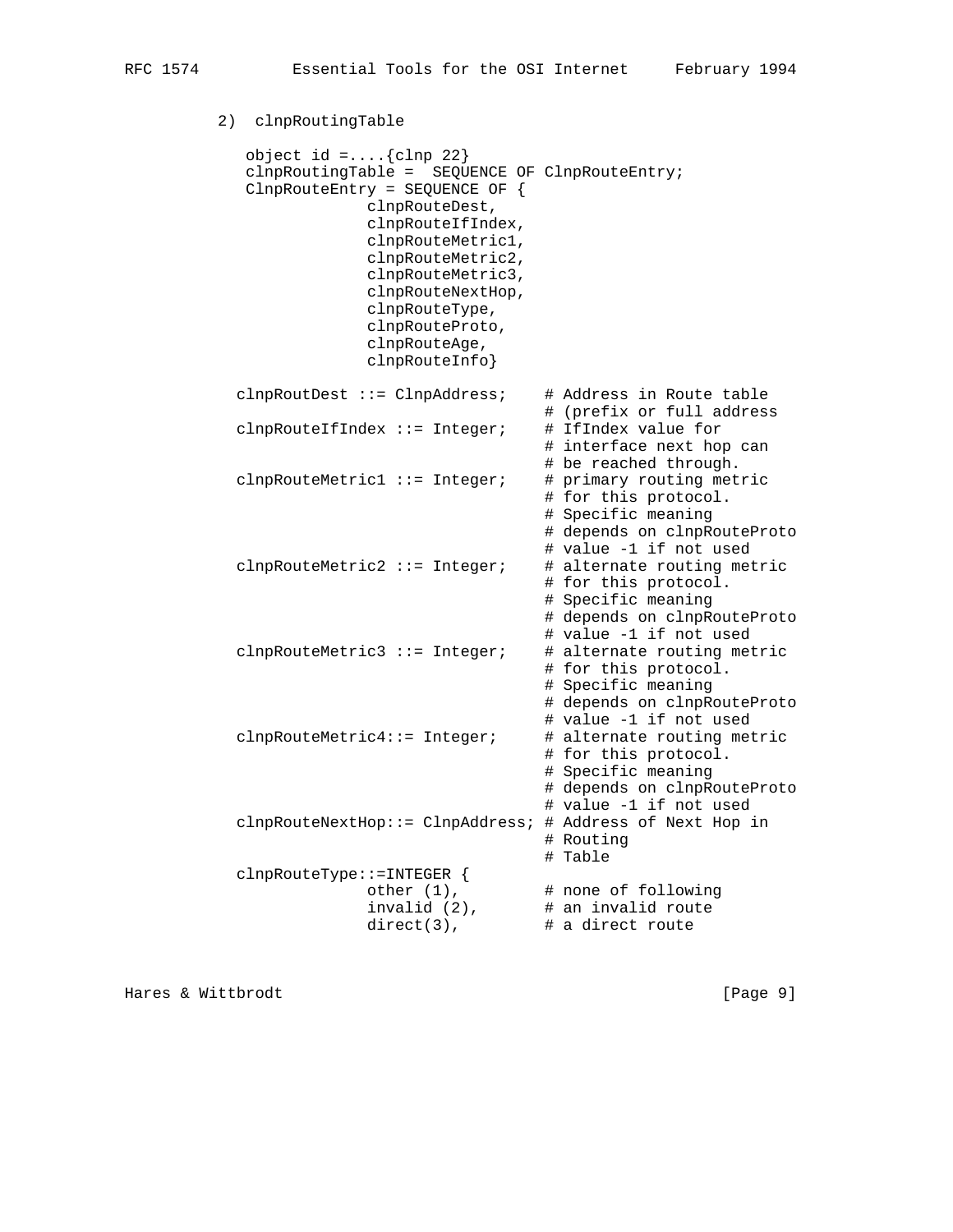```
remote(4) \# a remote route
              clnprouteProto::= INTEGER \{ \begin{array}{cc} \text{other} & (1), \end{array}# none of the following
                                                           # (manually configured
                                                          # falls in this category)
                                 local(2), \qquad \qquad \text{# configured entries} netmngt(3), # set via Network
                                                          # management
                                 is-is(9), \qquad # ISO 10589<br>ciscoJgrp(11), \qquad # Ciscos OSI IGRP
                                 \begin{array}{lll} \text{1S-LS}(5) \text{,} & & \text{if } & \text{CiscoS 0S} \\ \text{ciscolgrp(11)}, & & \text{if } & \text{CiscoS 0S} \\ \text{ospf(13)}, & & \text{if } & \text{OSPF set} \end{array}ospf(13),
                                 bgp(14), \# BGP \text{ sets}idrp(15) # addition suggested to
                                                           # rfc 1238
                                                           # in processing
               clnpRouteMetric5::= Integer; # alternate routing metric
                                                           # for this protocol.
                                                           # Specific meaning
                                                           # depends on clnpRouteProto
                                                           # value -1 if not used
              clnpRouteInfo ::= OBJECT-ID; # protocol id that
                                                          # installed this route
}
```
4. OSI HOST.txt format

 The OSI format for addresses allows addresses to be 20 bytes. In the long term, a Directory service (DNS service or OSI Directory service (X.500)), will provide a host name to address mapping. The process of getting OSI capable DNS and Directory service may require OSI pathway to already be set-up. Most host and router systems use a fixed table to provide this name to NSAP address mapping in order to get OSI working on their system. The current operational problem is each implementation has a different format. This document defines a fixed format so that these initial name to NSAP mapping files can be shared through-out the internet.

 To conform to this document, a host or router supporting CLNS MUST have support a "osi host.txt" file with the format below. The "osi host.txt" file may be used for other OSI applications or TUBA applications. For these other applications, other fields may be defined but the definition of these is outside the scope of this specification.

 OSI applications may use another file name for osi address information. NSAP addresses in any osi address information MUST use the format below. This host name to NSAP mapping MUST be available

Hares & Wittbrodt [Page 10]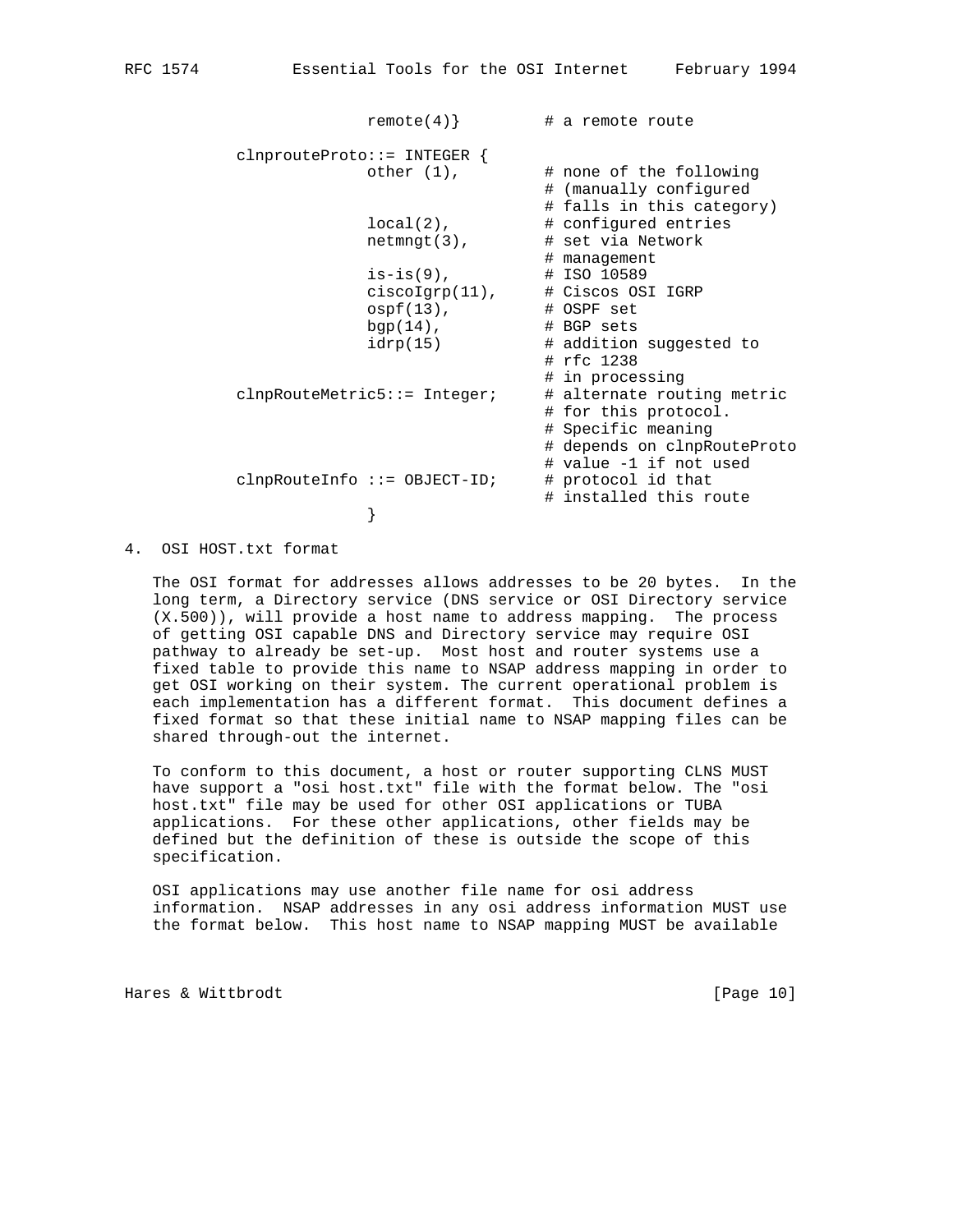for use by the following utilities on CLNS hosts and routers:

- OSI Echo (Ping) function,
- OSI traceroute function, and
- router table look-up for CLNS
- routing information

 Host and router systems MUST also support a NSAP to name mapping by the Domain Name Service Directory or or the OSI Directory service (X.500).

Format of osi hosts file:

<NSAP Address> <name1> <name2> ...<name>

The NSAP Address should be in the following format:

<first octet>.<2nd octet 3rd octet>.<4th octet 5 octet>.

comments on the above format:

 The NSAP octets should be expressed in hexidecimal. The dots are aids to help read the NSAP address, and MUST NOT be required for an NSAP address parsing. However, each NSAP address file MUST be able to have the ability to handle the insertion of dots. The location of the inserted dots within an NSAP address MUST NOT have any significance other than to make the address easier to read.

An example of this use in the GOSIP format is:

47.0005.80ff.ff00.0000.0001.0001.0a0b.0c0d.0204.00

An example of this format in ANSI format is:

39.480f.8000.0500.0000.0001.0001.0a0b0c0d.0204.00

This value quickly shows the AFI and the NSEL octets on either end.

 <name1> <name2> <name> - Indicates a sequence of name associated with this nsap address.

### 5. Acknowledgements

 The authors would like to acknowledge the contributions made by Dave Piscitello. He not only kept the document accurate, but also helped us to get rid of the ISO jargon and make the document more readable. Thanks to Paulina Knibbe for her work with the host.txt format. We would also like to thank members of the Network OSI Operations

Hares & Wittbrodt [Page 11]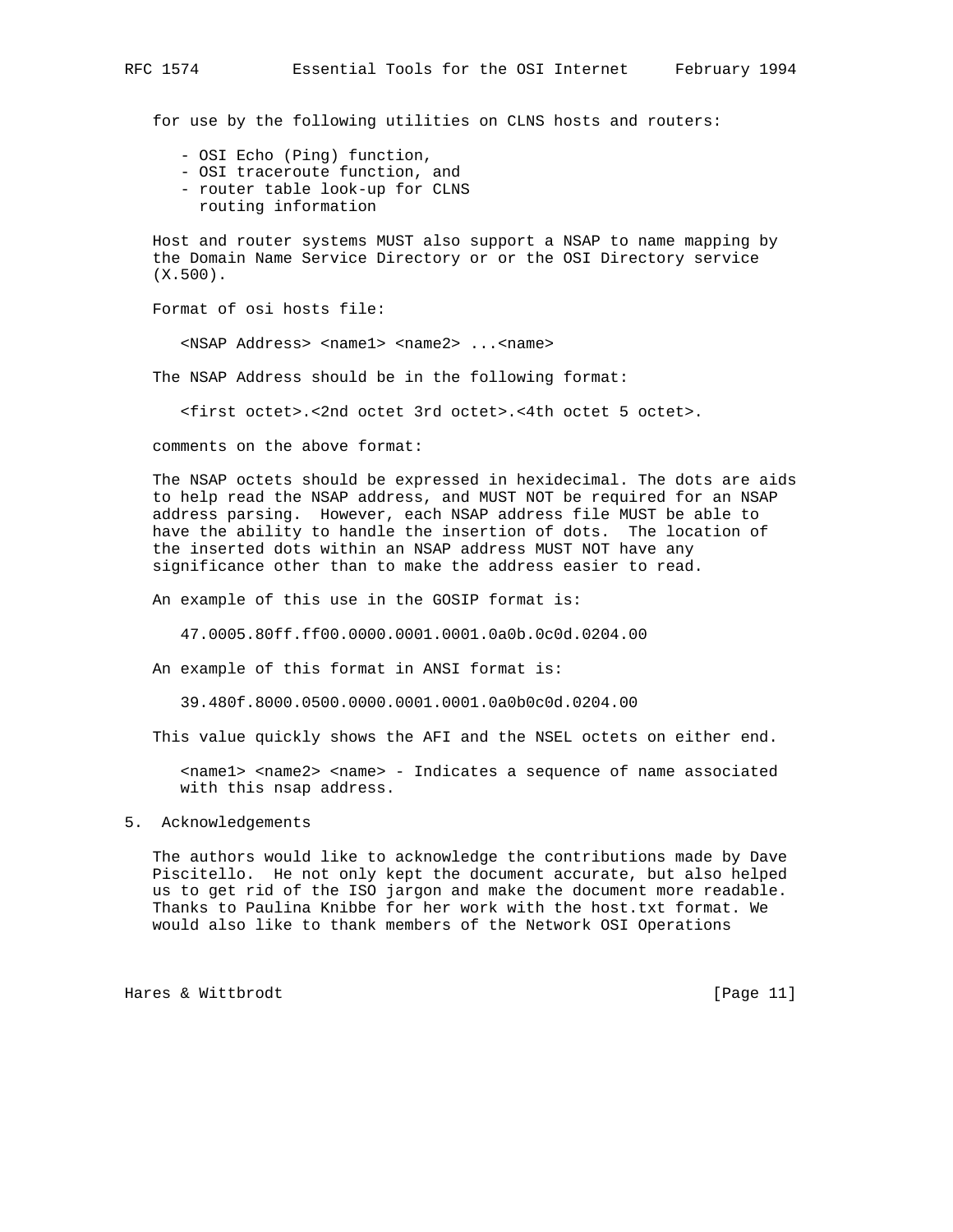Working Group of the IETF for their comments.

- 6. References
	- [1] ISO/IEC 8473, Information Processing Systems, "Protocol for Providing the Connectionless-mode Network Service and Provision of Underlying Service", May 1987.
	- [2] Hagens, R., "An Echo Function for ISO 8473", RFC 1139, IETF-OSI Working Group, January 1990.
	- [3] Hares, S., and C. Wittbrodt, "CLNP echo (ISO 8473)", RFC 1575, Merit/NSFNET, Stanford University/BARRNet, February 1994.
	- [4] ISO/IEC DIS 10747 Information Processing Systems Telecommunications and Information Exchange between Systems - Protocol for Exchange of Inter-domain Routeing Information among Intermediate Systems to Support Forwarding of ISO 8473 packets.
	- [5] Satz, G., "Connectionless-mode Network Service Management Information Base - for use with Connectionless Network Protocol (ISO 8473) and End system to Intermediate System Protocol (ISO 9452)", RFC 1238, cisco Systems, Inc., June 1991.
	- [6] Case, J., Fedor, M., Schoffstall, M., and J. Davin, "Simple Network Management Protocol", STD 15, RFC 1157, SNMP Research, Performance Systems International, Performance Systems International, MIT Laboratory for Computer Science, May 1990.
	- [7] Rose, M., "SNMP over OSI", RFC 1418, Dover Beach Consulting, Inc., March 1993.
	- [8] Information processing systems Open Systems Interconnection Protocol for Providing the Connectionless-mode Transport Service, International Organization for Standardization. International Standard 8602, December 1987.
- 7. Security Considerations

Security issues are not discussed in this memo.

Hares & Wittbrodt [Page 12]